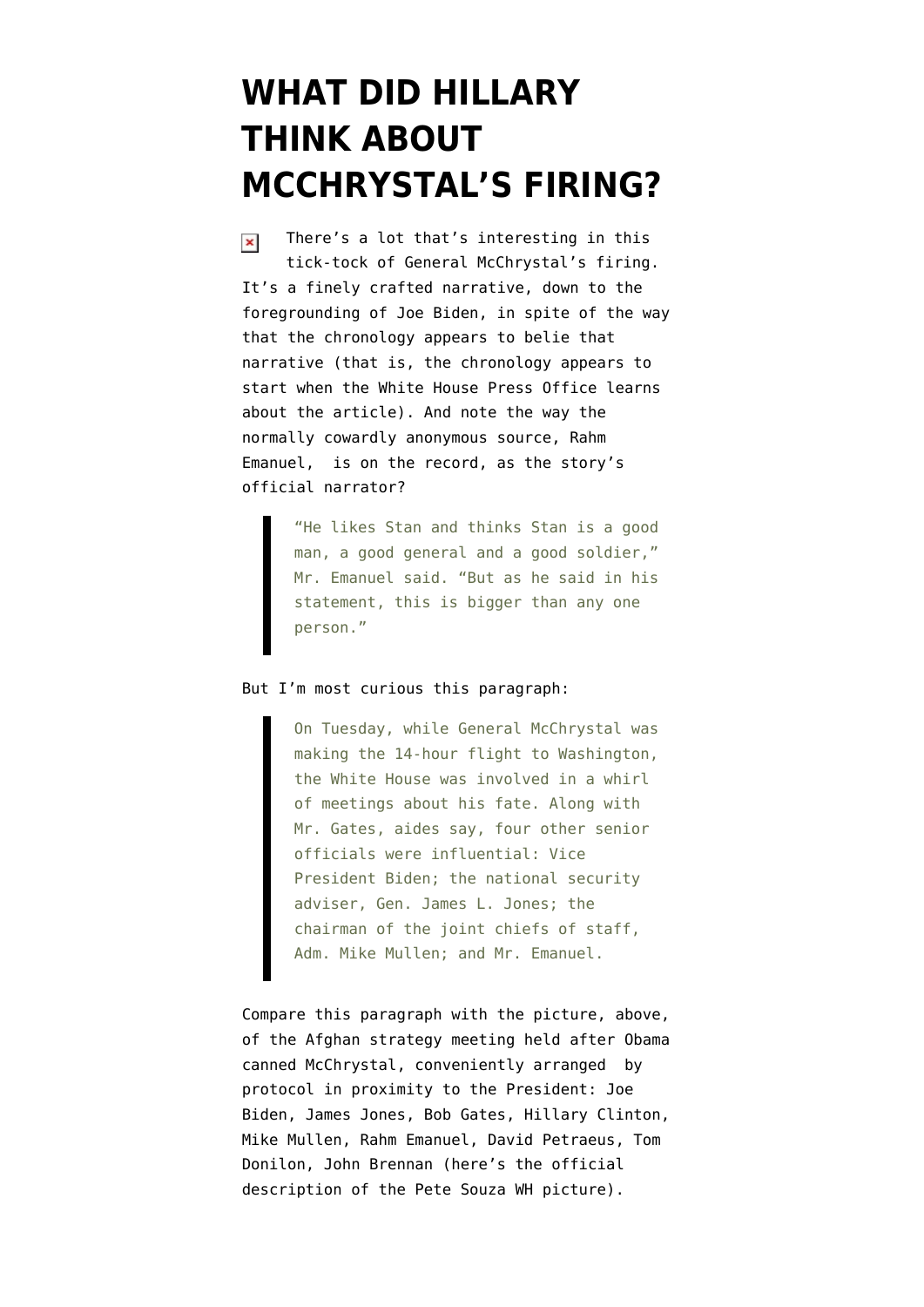That is, if the decision were made according to seniority, then someone is missing from the list of five important decision-makers counseling Obama (which include Gates, Biden, Jones, Mullen, and Rahm): Hillary Clinton.

Rahm, the official narrator here, says Hillary wasn't one of the five advisors most central to the decision to can McChrystal.

There are a number of reasons why I find that interesting. First, as has been noted by a number of people, Hillary was one of the few top Obama advisors not slagged by McChrystal's aides in the [Rolling Stone story.](http://www.rollingstone.com/politics/news/17390/119236) On the contrary, the article specifically singles out Hillary for a compliment from McChrystal's aides.

> Only Hillary Clinton receives good reviews from McChrystal's inner circle. "Hillary had Stan's back during the strategic review," says an adviser. "She said, 'If Stan wants it, give him what he needs.' "

Nevertheless, McChrystal's inability to cooperate with two people in Hillary's portfolio–Richard Holbrooke and Karl Eikenberry–is one of the chief complaints McChrystal's aides had.

Then there's the fact that perhaps the biggest reason why Barack Obama is President right now and Hillary is Secretary of State instead is that she refused to fire her incompetent advisors during the campaign. Was she out of the loop on this firing as well?

Of course, Rahm and Hillary have their own history, and if Rahm was the narrator here, it might explain why Hillary was not depicted as one of the power players.

All of this is just Kremlinology, of course. But it says something that the White House chose to deploy Rahm to give an on-the-record account of Obama's decisiveness here. And that that official record left out Hillary, either because